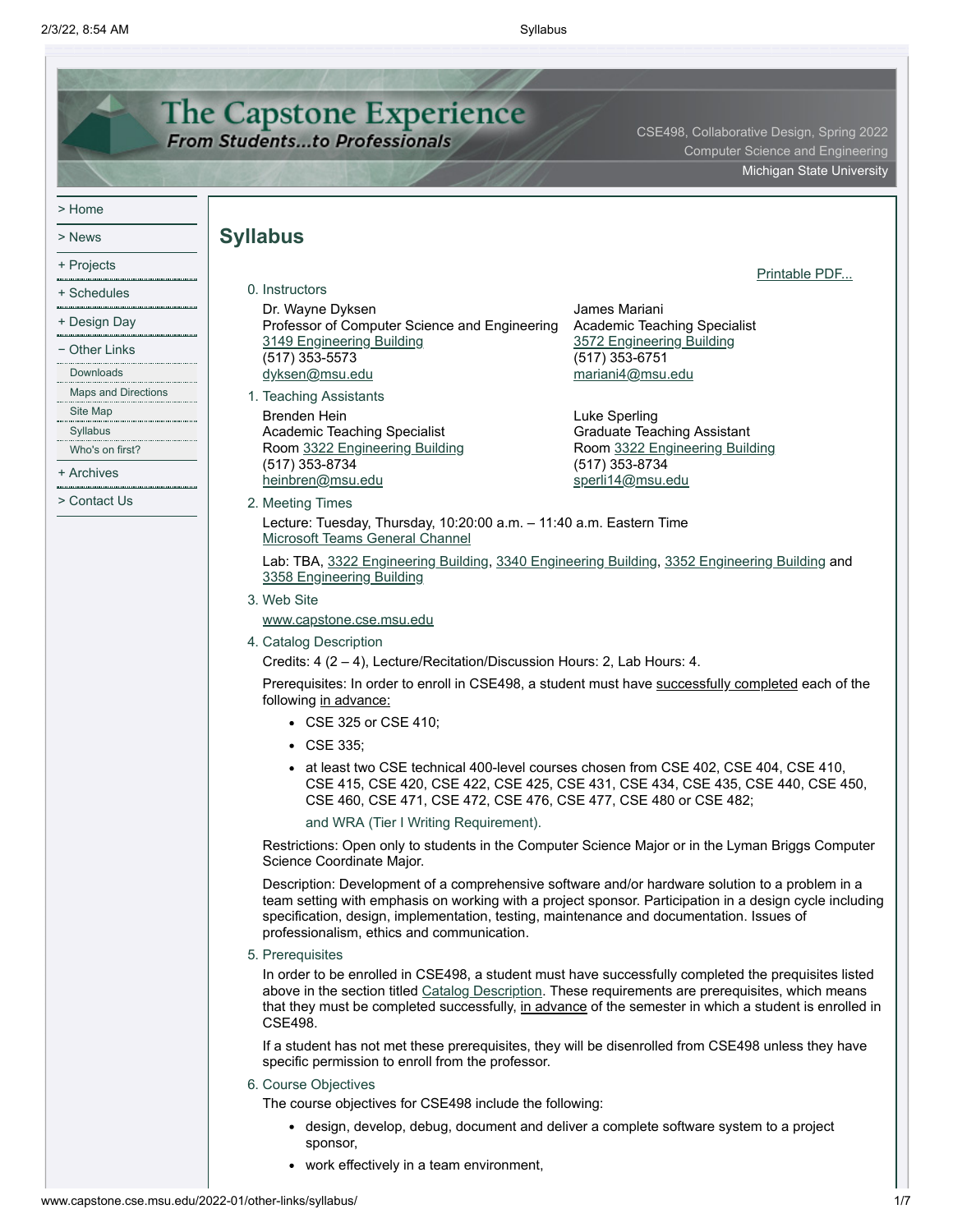- develop written and oral communication skills,
- become proficient with software development tools and environments,
- learn about system building and system administration,
- consider issues of professionalism and ethics,
- integrate knowledge and skills from other computer science courses, and
- transition from being students to professionals.

## 7. Team Projects

Each student team designs, develops, debugs, documents and delivers a complete software system for a project sponsor. The sponsor organizations range in type from industry to non-profits to academic and in size from small startups to large global companies.

Project sponsor contacts are busy professionals. With respect to CSE498, they are volunteers who are doing students and teams a favor. Students must work with them in a respectful manner. If there are problems getting responses from project sponsors, let the professor and the instructors know, and we will handle it.

Each team selects one team member who is the main contact for the project sponsor. The computing experiences of project sponsors may vary widely from basic software users to experienced software developers.

For most of a student's academic experiences, they have been handed a complete system architecture with detailed specifications and asked to develop it. For this course, learning the underlying business processes, gathering the system requirements, and architecting the system are often the most difficult challenge, particularly when working with users who are not sure about what software technologies they need to solve their problem.

Each project must be the right level of difficulty. On the one hand, it must be difficult enough to warrant four credits in a computer science major from one of the top programs in the country, MSU. On the other, it must be simple enough to be completed and delivered in one semester. What constitutes the right level of difficulty is something that each team works out with their project sponsor and with us. As a team designs their projects, they should do so with levels of deliverables where the first level is clearly achieveable, the second is likely achieveable and the third is possibly achieveable.

Each team must deliver a completed project to their project sponsor on time. Period. There are no exceptions. No excuses are considered or accepted. Thus, it is in a team's best interest to propose something that is acceptable to their sponsor and to us, and is achieveable.

Completed software and systems are submitted to the project sponsors at the end of the semester.

8. Course Materials

There are no required or recommended textbooks, software or course packets to be purchased for this course. Teams are provided with any and all software, hardware and documentation required to complete their project.

9. Business-Like Course Environment

One goal of this course is to give students a non-academic experience similar to that of an internship. Hence, we run this course as business-like as possible. We view each team as a small company attempting to deliver a software product to a customer. We assign students to teams so as to best distribute the variety of skills and experiences.

10. Team Dynamics

One goal of this course is to give students a significant experience working on a team. Students may be working with people whom they did not know prior to the course, and whose experiences and abilities may be very different from theirs. The challenge is to take a disparate group of individuals and form a real team. Each team may organize itself as it sees fit; we offer advice and counsel.

# 11. Project Management, Major Milestones and Deliverables

Each team is expected to manage its own project. Each project is divided up into milestones with specific deliverables due on specific dates. While the completed project at the end of the semester is one very important milestone, all of the major milestones are considered important. Meeting the milestones factors significantly into the final course grade.

For a description of major milestones with due dates see Major [Milestones](http://www.capstone.cse.msu.edu/2022-01/schedules/major-milestones).

Project deliverables include but are not limited to the following:

- Project Plan [Presentation](http://www.capstone.cse.msu.edu/2022-01/schedules/major-milestones/#project-plan-presentations) & Document,
- Alpha [Presentation](http://www.capstone.cse.msu.edu/2022-01/schedules/major-milestones/#alpha-presentations),
- Beta [Presentation,](http://www.capstone.cse.msu.edu/2022-01/schedules/major-milestones/#beta-presentations)
- [Project](http://www.capstone.cse.msu.edu/2022-01/schedules/major-milestones/#project-videos) Video,
- Project Software, and
- [Design](http://www.capstone.cse.msu.edu/2022-01/schedules/major-milestones/#design-day) Day.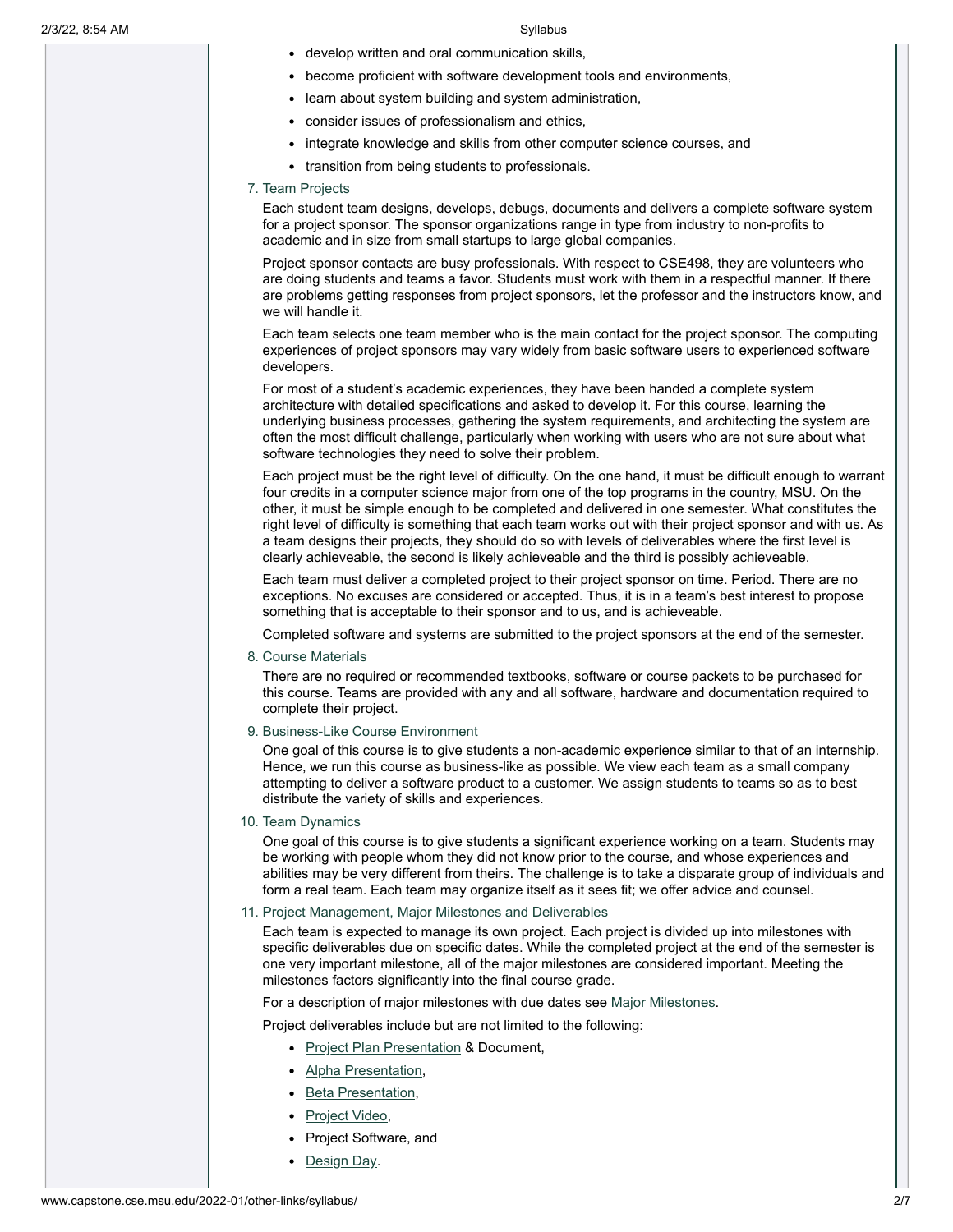12. Use of Eastern Time (ET)

Unless indicated otherwise, all times specified are Eastern Time (ET), either Eastern Standard Time (EST) or Eastern Daylight Time (EDT), depending on the time of year.

These times include but are not limited to meeting times and submission deadline times.

### 13. Internet Connectivity Requirments

CSE498 is an on-line synchronous course, which means that students are required to attend meetings on-line, at specified times. Attendance is taken at all meetings, and is a significant portion of a student's grade.

Students are required to have an internet connection that is reliable.

In general, internet connectivity issues are not acceptable excuses for any attendance issues including but not limited to missing a meeting, joining a meeting late, leaving a meeting early, or missing an attendance check.

If a student's home or apartment wireless is not reliable, we recommend establishing a wired connection.

Note that there is a mobile version of Micrsoft Teams so that students can be connected to a meeting with both a desktop or laptop and a mobile device simultaneously.

In addition to having a reliable internet connection, students are required to have an internet connection that has enough bandwidth to support high quality audio and video using Microsoft Teams.

Along with Microsoft Teams, Google Forms are used for taking attendance. Students must be able to access Google Forms.

<span id="page-2-0"></span>See All-Hands Meeting [Attendance](#page-2-0) and [Grading](#page-5-0) below.

### 14. All-Hands Meeting Attendance

Our all-hands meetings are held online using our Microsoft Teams [General Channel](https://teams.microsoft.com/l/team/19%3aG5GSoQfFHwgyKo58RhjyK3PPgWTAlljv4JtcWdilx5U1%40thread.tacv2/conversations?groupId=bf1d747c-2e5c-413d-9f3b-8810b878f068&tenantId=22177130-642f-41d9-9211-74237ad5687d).

The format of all-hands meetings includes lectures, team status reports, team formal presentations, project videos and possibly guest speakers.

In order to maintain a business-like environment, the wearing of hats, hoods and coats during our allhands meetings is prohibited. While the dress code is normally casual, everyone is expected to look professional.

Attendance is a significant factor in the final course grade comprising at least 5% of the final course grade. (See [Grading](#page-5-0) below.)

On-time attendance is required. "On-time" means joined to the Microsoft Teams meeting by 10:20:00 a.m.

If a student joins the meeting after 10:20:00 a.m. but before 10:25:00 a.m., they are marked late. If a student joins the meeting after 10:25:00 a.m., they are marked absent. Almost no excuses for lateness or absence are accepted.

Students are required to join a meeting using a device and a location that is appropriate for a business meeting. In general, appropriate devices include a laptop or a desktop, and an appropriate location is a quiet, semi-private place like a room in an apartment or at home, or a dorm room. Students may **not** join a meeting from within any of the Capstone labs, or from a public location such as a library or a restaurant. If the instructors deem that a student has joined a meeting using a device or from a location that is inappropriate, that student will be marked absent for that meeting.

In addition to joining a meeting using a laptop or a desktop, a student may elect to join a meeting **simultaneously** using a mobile device such as a phone to ensure a continued, stable connection to Microsoft Teams.

Students may **not** join any meetings using shared devices. Each student must join a meeting using one or more devices dedicated to that student.

Meeting attendance is taken using a variety of mechanisms. At the end of the each meeting, we download from Microsoft Teams the meeting attendees, which includes a list of who joined and left the meeting, and when. In addition, at random times during a meeting, students are given one minute to complete a Google Form to indicate their attendance and alertness. Finally, at the end of the meeting, students are given one minute to complete a final Google Form to indicate their attendance at the end of the meeting. If a student fails to complete a Google Form, we assume that they have left the meeting, in which case they are marked absent.

Normally, our meetings will end at the scheduled time of 11:40 a.m. However, from time to time, a meeting may extend pass the scheduled ending time, particularly on days when teams make presentations including but not limited to Status Report [Presentations](http://www.capstone.cse.msu.edu/2022-01/schedules/major-milestones/#status-report-presentations), Project Plan [Presentations](http://www.capstone.cse.msu.edu/2022-01/schedules/major-milestones/#project-plan-presentations), Alpha [Presentations](http://www.capstone.cse.msu.edu/2022-01/schedules/major-milestones/#beta-presentations) and Beta Presentations. Students are required to stay in a meeting until the endof-meeting Google Form is announced and posted, even if a meeting continues past 11:40 a.m. Exceptions may be made in the event of a demonstrable emergency or conflict with another Michigan State University class.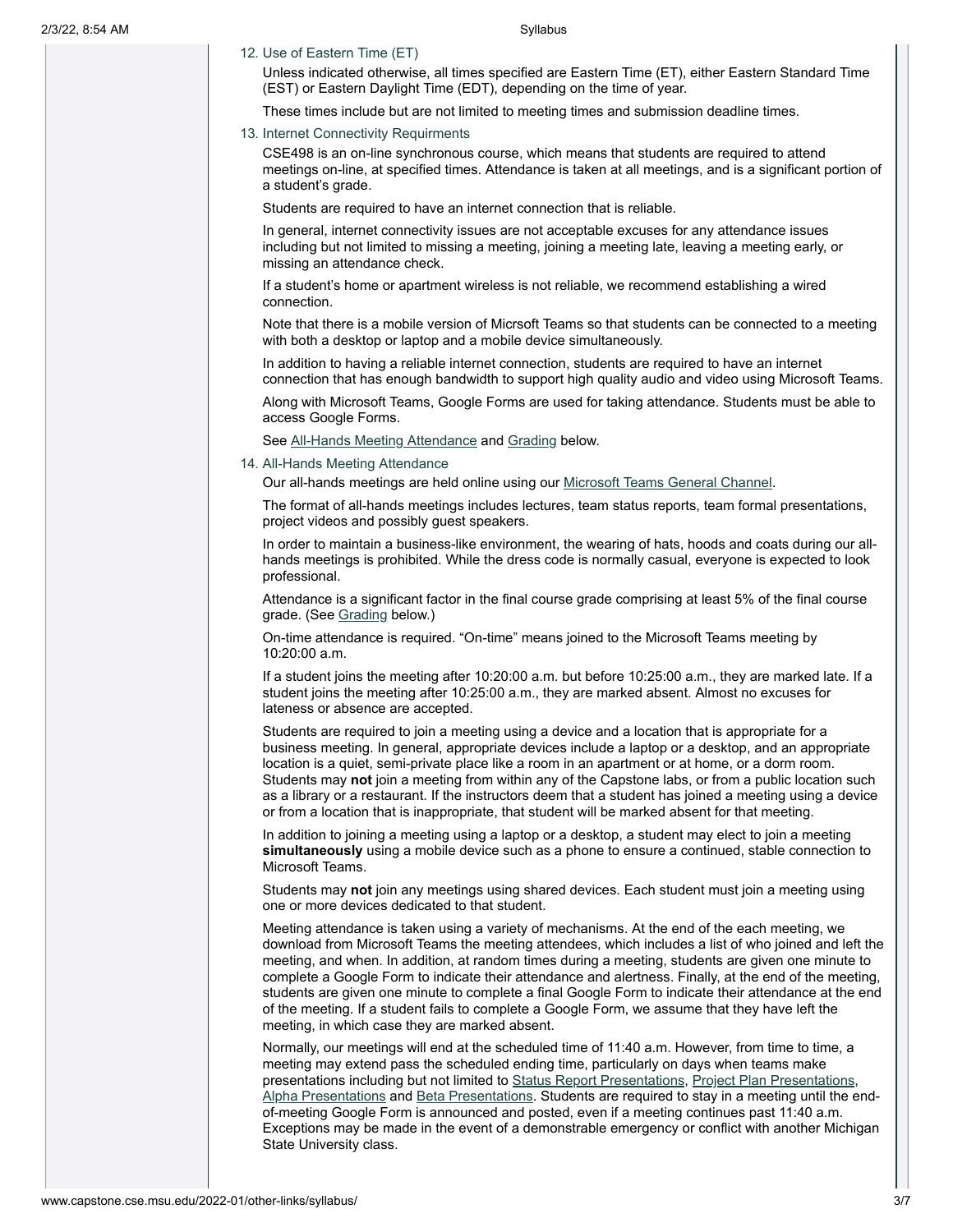If a student arranges to have someone sign in for them or if they sign in for someone else, they may lose up to 5 Attendance points and may receive a zero in the course for academic dishonesty.

One Attendance point is deducted for each time a student is absent without excuse and 0.5 Attendance points are deducted for each time a student is late without excuse.

Students begin the semester with 5 Attendance points. Attendance points are deducted from these initial five points as described above. It is very important to note that Attendance points continue to be deducted even after Attendance points reach zero so that a student's **final Attendance points may be negative**, which effectively deducts points from other grade categories. (See Team [Meetings,](#page-3-0) [Grading](#page-5-0) and [Minimal Grade](#page-5-1) Requirements below.)

If a student's Attendance points are low or negative, their Team Contribution grade may be affected as well, which may have a significant effect on their final grade.

One or two all-hands meetings may be missed in the case of job interviews. In order to be excused, a student must supply the professor and their instructors in advance with the meeting date to be missed, the name of the company, the name and contact information (email and phone number) of their recruiter.

Attendance at meetings during which a team makes a presentation is absolutely required. No excuses for absence or lateness are accepted, including but not limited to job interviews. In general, there are multiple meetings for each type of team presentation. If necessary, we work with students and teams to coordinate as much as possible team presentations and job interviews. If a student is absent for any of their team presentations, they may lose up to 5 Attendance points and may also lose Team Contribution points. (See [Grading](#page-5-0) and [Minimal Grade](#page-5-1) Requirements below.)

We view the final project videos together during the regularly scheduled meeting times on April 26 and April 28 and during the scheduled final exam time, which is Friday, May 6, 7:45 a.m. – 9:45 a.m. ET. Attendance by everyone for viewing all project videos is required. No trips should be scheduled that conflict with these meetings. Job interviews are not accepted as an excuse for missing any of the final project video viewings. If a student is absent for any of these final meetings, they may lose up to 5 Attendance points and may lose Team Contribution points, which may have a significant effect on their final grade.

On meeting days when teams give team [presentatations](http://www.capstone.cse.msu.edu/2022-01/schedules/major-milestones/#alpha-presentations) (Project Plan [Presentations,](http://www.capstone.cse.msu.edu/2022-01/schedules/major-milestones/#project-plan-presentations) Alpha Presentations and Beta [Presentations\)](http://www.capstone.cse.msu.edu/2022-01/schedules/major-milestones/#beta-presentations), and on meeting days when we watch [Project](http://www.capstone.cse.msu.edu/2022-01/schedules/major-milestones/#project-videos) Videos, we split into two groups based on instructors and teams. On those days, we meet in two separate Microsoft Teams channels initiated by each team's instructors.

### 15. Microsoft Teams Meetings Computing Requirements

All of our Capstone meetings are held online using Microsoft Teams or Zoom or some other similar platform. This includes all-hands meetings when we all meet, team triage meetings when teams meet with their TAs, team meetings when teams meet as a team, and project sponsor meetings when teams meet with their project sponsor.

For all online meetings, students are required to use either a desktop or laptop computer equipped with a camera, microphone and speakers. The device and internet connection must be fast enough to handle receiving and sending clear audio and clear video, which includes screen sharing.

When teams meet with their TA during triage meetings, students may be asked to demonstrate project software. They must be able to demonstrate their software online when asked to do so, normally by sharing a screen in Microsoft Teams.

In particular, students cannot use as an excuse that they are not able to demonstrate their software because it does not run on the device with which they are connected to a meeting. As an example, it is not acceptable for a student to say that they are not able to demonstrate their software because it only works on their laptop, but they are connected to the meeting using a mobile phone or tablet.

If a student is not able to demonstrate their software, we assume that they have not completed their assigned task and grade them accordingly. To this end, it is important to practice demonstrating software online with teammates in advance of meetings.

16. Meetings (Microsoft Teams Meetings) Professional Requirements

In general, the dress code for meetings is casual. Although the dress code is normally casual, students are expected to look professional.

As an exception, on the days when teams are making formal presentations, the dress code for the presenting teams is business casual.

As with most business meetings, hats, hoods (of coats or sweatshirts or hoodies) and coats may not be worn during our meetings.

Hint. Google "dress code casual" and "dress code business casual."

<span id="page-3-0"></span>As with most business meetings, eating during our meetings is prohibited.

17. Team Meetings

Team meetings include a weekly triage meeting with the instructors, a weekly meeting with the project sponsor, and one or more weekly meetings with the team itself. Meetings are held remotely either by phone or Microsoft Teams or Zoom.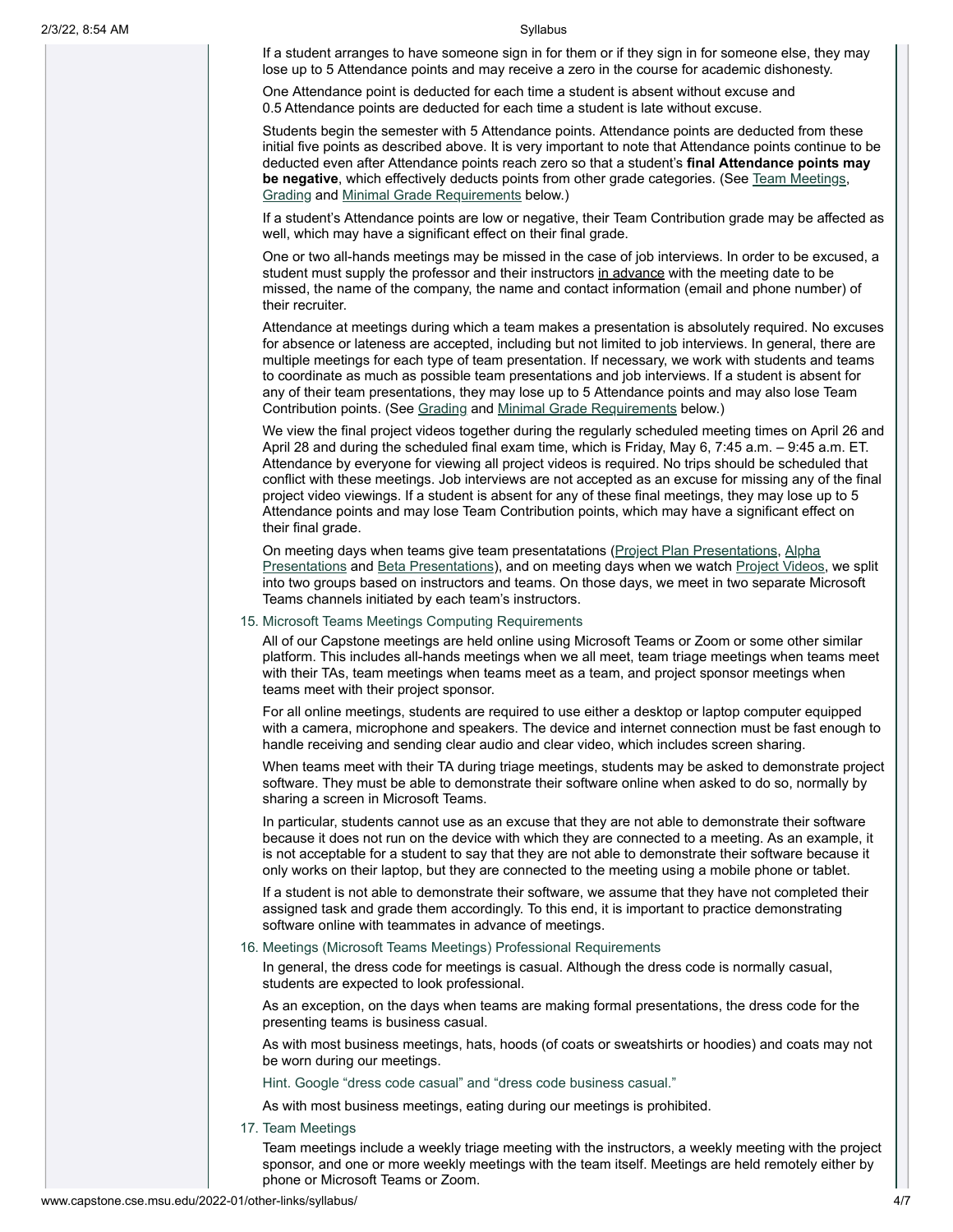Attendance by every team member at every team meeting is required.

Almost no excuses for absences or lateness are accepted.

If a student is absent from a team triage meeting, one Attendance point is deducted for each occurance. If late, 0.5 Attendance points are deducted.

As part of the weekly team triage meetings, each student is required to fill out a Google Form and submit Google Slides to show what they and their teammates have completed during the previous week and what their plans are for the coming week. If either task is done late or not at all, 0.5 Attendance points are deducted for each occurance.

Attendance is a significant factor, comprising at least 5% of the course final grade. If a student has more than five unexcused absences, their attendance grade may be negative, which effectively deducts points from other grade categories. Moreover, if they have more than five unexcused absences, their Team Contribution grade may be affected, which may have a significant effect on the final course grade. (See [Grading](#page-5-0) and [Minimal Grade](#page-5-1) Requirements below.)

One or two team meetings may be missed in the case of job interviews. In order to be excused, a student must supply the professor and their instructors in advance with the meeting date to be missed, the name of the company, the name and contact information (email and phone number) of their recruiter.

18. Communications

Throughout the semester, we will use a variety of means to communicate with students including but not limited to meetings, email, and Microsoft Teams messaging. In addition to attending all meetings, students are required to check and read their email and Microsoft Teams messages regularly.

Missing a meeting, or missing or not reading an email or a Microsoft Teams message will not be accepted as an excuse.

Students should install and configure an email client and Microsoft Teams on their mobile phone to ensure that they are able to monitor email and messages.

Students are required to read carefully every communication.

19. The Capstone Experience Labs Sponsored By Amazon

The labs include rooms 3322 [Engineering](http://www.capstone.cse.msu.edu/2022-01/other-links/maps-and-directions/engineering-building/?room=3352) Building, 3340 Engineering Building, 3352 Engineering Building and 3358 [Engineering](http://www.capstone.cse.msu.edu/2022-01/other-links/maps-and-directions/engineering-building/?room=3358) Building.

Each team is assigned two iMacs. In addition to Apple's macOS, these iMacs have the capacity to run virtual machines with Windows or Linux using VMware Fusion. These iMacs can be used for both software development and as servers.

Each team is completely responsible for their computers, including building them, maintaining them, securing them (both internally and externally), and backing them up.

Although not required, team members are allowed to work in the labs provided that they adhere strictly to MSU's COVID policies including being fully vacinated for two weeks prior and wearing a face mask covering the mouth and nose at all times. Students who are not fully vacinated for two weeks prior may **not** work in the lab. Doing so or providing false information about vacination status will be considered a violation of MSU's Integrity of Scholarship policy. See Integrity of [Scholarship](#page-6-0) below.

All of the labs include hand sanitizer dispensers and sanitizing wipes, which should be used to sanitize keyboards, mice and table surfaces. Team members are required to sanitize their keyboards, mice and table surfaces before and after each use.

Since working in person in the labs is voluntary, Team Members do so at their own risk.

In addition to working in the labs in person, team members are able to access the iMacs in the labs remotely. Instructions are provided by the instructors.

Note that students may **not** use the Capstone lab space for joining or attending online meetings.

20. Scheduled Lab Times

There are no formal lab sessions. However, teams are expected to meet at least twice weekly, once for triage meetings with the professor and/or instructors and once for team meetings.

21. Expectations and Workload

We have high workload expectations for this course. It is one of the most important courses for a student's resume and portfolio of experiences. It is the capstone of their computer science career at MSU. This course provides each student with the opportunity to showcase their abilities on a significant non-academic software project. In addition, the Capstone Experience provides significant talking points for future job interviews.

22. Submission of Deliverables

Project videos are due on the Wednesday of the penultimate week of classes. All deliverables are due on the Wednesday of the last week of classes. All deliverables include all source code (checked out of any repository), the project plan document, all-hands meeting PowerPoint presentations, and the final project video, organized appropriately in folders.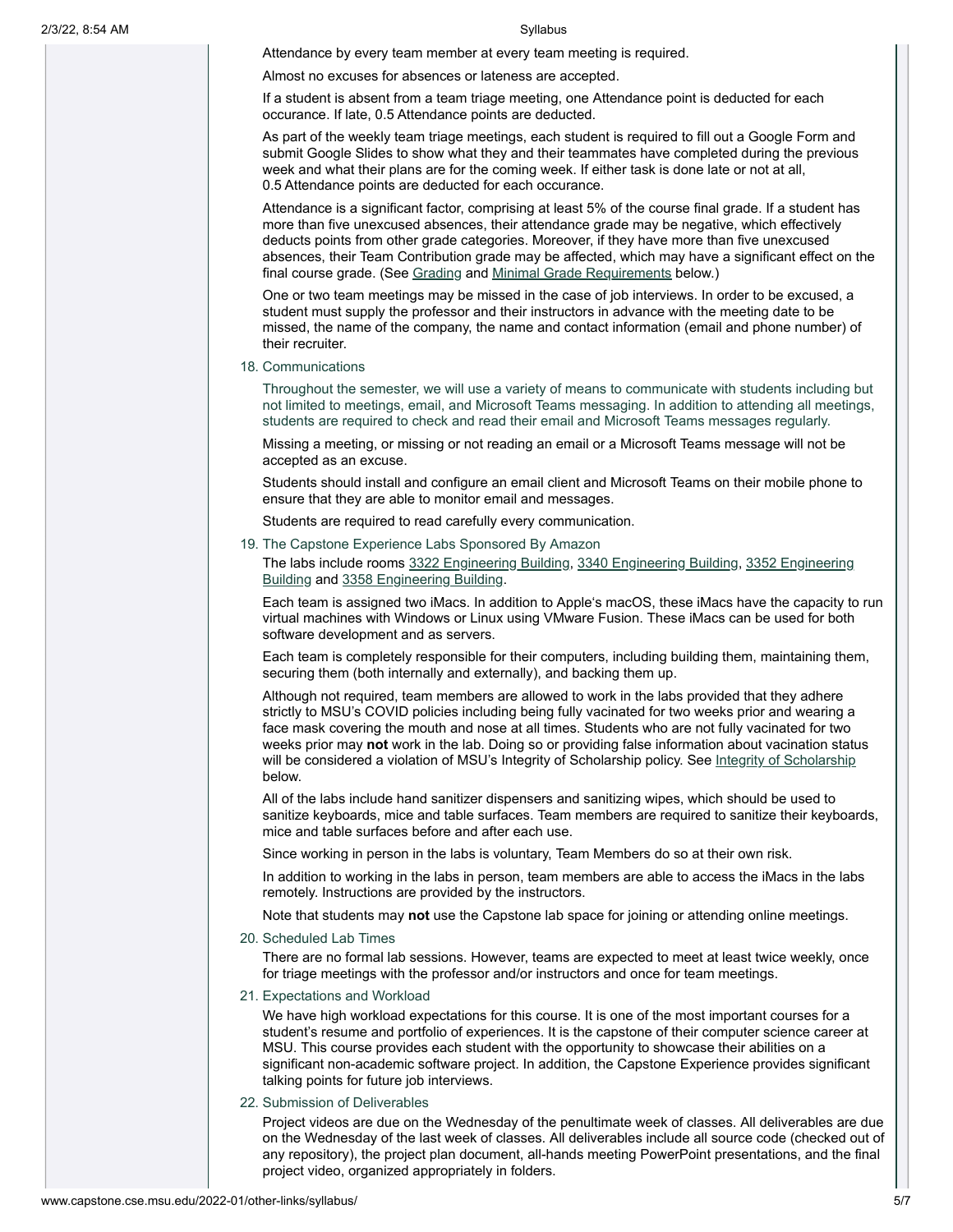Instructions for submission of the project videos and all deliverables are given at the appropriate time.

### 23. Grading

<span id="page-5-0"></span>A student's final course grade is based both on a team's performance and a student's individual performance. What follows is a list of grading categories along with the point distribution.

| Team Grade (70%)                                |      |
|-------------------------------------------------|------|
| <b>Project Plan Presentation &amp; Document</b> | 10.0 |
| <b>Alpha Presentation</b>                       | 10.0 |
| <b>Beta Presentation</b>                        | 10.0 |
| <u>Project Video</u>                            | 10.0 |
| <b>Project Software &amp; Documentation</b>     | 25.0 |
| Design Day                                      | 5.0  |
| Team Total                                      | 70.0 |
| Individual Grade (30%)                          |      |
| Technical Contribution                          | 10.0 |
| <b>Team Contribution</b>                        | 10.0 |
| Team Fvaluation Form                            | 5.0  |
| Meeting Attendance and Preparation              | -5.0 |
| Individual Total                                | 30.0 |

Every student must make significant technical contributions to their team's project, including significant software contributions.

For a final grade, each student earns the sum of their individual grade plus a prorated percentage of their team's grade based on the corresponding percentage of their Team Contribution grade as follows:

Prorated Team Total = (Team Total) \* (Team Contribution) / 10.0,

Grand Total = (Individual Total) + (Prorated Team Total).

Note that the Team Contribution grade has a very significant effect on the final grade.

For example, if an individual's Team Contribution grade is 10.0, then they earn 100% of the team grade. If the Team Contribution is 9.0, then they earn 90% of the team grade, and so on.

So, if a student is not a contributing team member, they run the risk of not passing CSE498, which is required for graduation.

In other courses, students may have experienced team projects in which one person or a few persons did all of the work, while everyone on the team received the same credit and the same grade for the entire team. This is not the case in CSE498. Each student is evaluated on their individual Technical Contribution and their Team Contribution. If they do not contribute significantly, they risk not passing the course.

No special consideration is given for final grades including but not limited to status as a CSE major, status in any academic program, financial aid, rank in the armed forces, job while a student a MSU, job after anticipated graduation from MSU, commute to MSU, graduation, mortgage, upcoming weddings, ability to enroll in CSE498 next semester, or visa status.

We reserve the right to make reasonable changes during the semester with sufficient notice.

<span id="page-5-1"></span>In addition, see [Minimal Grade](#page-5-1) Requirements below.

### 24. Minimal Grade Requirements

In order to be eligible to earn a non-zero final course grade, a student must earn at least 50% in every one of the grading categories given above in [Grading](#page-5-0). That is, in order to be eligible to earn a nonzero final course grade, a student must earn at least the following required minimal grades.

Minimal Team Grade Requirements

| <b>Project Plan Presentation &amp; Document</b> | 5.0/10.0  |
|-------------------------------------------------|-----------|
| Alpha Presentation                              | 5.0/10.0  |
| <b>Beta Presentation</b>                        | 5.0/10.0  |
| Project Video                                   | 5.0/10.0  |
| <b>Project Software &amp; Documentation</b>     | 12.5/25.0 |
| Design Day                                      | 2.5/5.0   |
| Minimal Individual Grade Requirements           |           |
| <b>Technical Contribution</b>                   | 5.0/10.0  |
| <b>Team Contribution</b>                        | 5.0/10.0  |
| <b>Team Evaluation Form</b>                     | 2.5/5.0   |